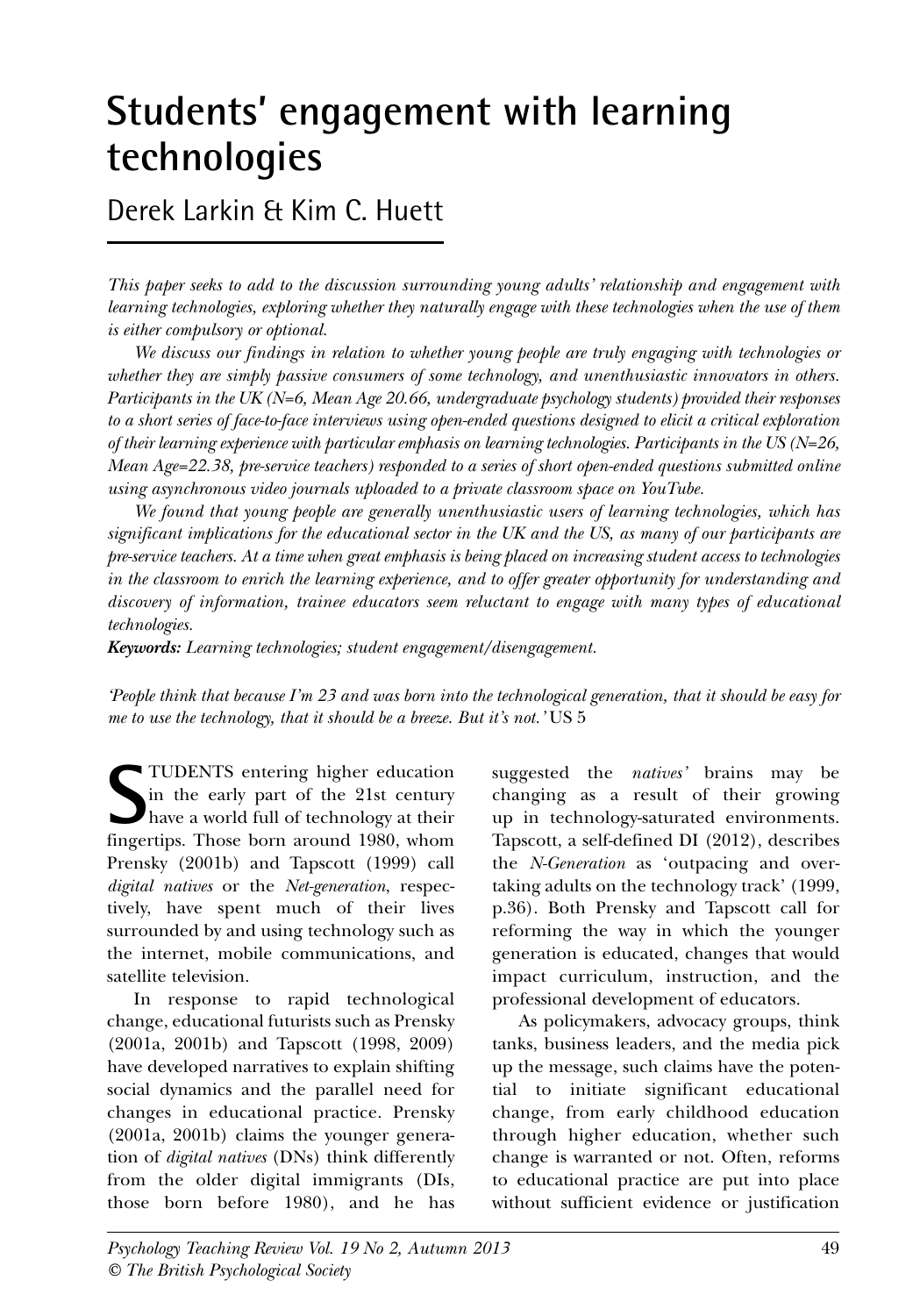(David & Cuban, 2010), costing much in monetary expense and effort. Researchers (Bennett, Maton & Kervin, 2008; Sánchez et al., 2011) have begun to question the existence of a fundamentally changed group of learners, calling for further exploration of such claims.

Through this qualitative study, we seek to add to the research that explores the notion of the existence of a new generation of learners among contemporary undergraduate psychology and education students in the contexts of universities in the UK and the US.

# **Relevant literature**

# *The 'new generation of learners' thesis*

For the purposes of this paper, we see a sufficient overlap between the concepts of the DN and the N-generation to treat them together: both groups are defined by a similar chronological timespan, and their proponents call for changes in the level of embrace of technology in the education system.

Prensky (2001a, 2001b) advocates for the design of learning environments that support multi-tasking, random access to information, frequent feedback and rewards, and social networking. Prensky (2005) warns that DNs are often restless and frustrated in the face of conservative policies and practices, created by DIs in school. Both Prensky and Tapscott (1999) claim that DIs struggle to a large extent with technologies because they retain an 'accent' (Prensky, 2001a) from their non-digital past, turning to books for reference rather than the internet, for example.

According to Tissington and Senior (2011), young people have little patience for delays, and they desire to be part of the digital community 24 hours a day, seven days a week. Tissington and Senior (2011) reference evolutionary biology and the human desire to socialise as mechanisms for survival. The DNs have adopted social networks in order to stay in contact with peers but on a much grander scale than our evolutionary cousins could have dreamt. Tissington and Senior (2011) suggest that DNs view knowledge as a utilitarian concept that is accessible everywhere and at any time, and access to the sum of human knowledge is a way of life.

## *Current debate surrounding digital natives*

The support against a dichotomous digital society is growing. For example, Bennett et al. (2008) and Sánchez et al. (2011) dismiss the very notion of DNs or DIs. Both studies report that although there is evidence that recent generations are increasingly more comfortable with technology than their predecessors, most use the technology to supplement social activities and far less for educational purposes. Sánchez et al. (2011) report that young people still value face-toface contact and that social networks supplement pre-existing friendships: the paradox being that most individuals who socialise a great deal online still only do so with a handful of people, in spite of having dozens or even hundreds of 'online friends' (Dunbar, 1992; O'Malley & Marsden, 2008).

In their deconstruction of Prensky's (2001a, 2001b) premise of the digital knowledge divide, Kennedy et al. (2008) concluded that there is no compelling evidence that this technological division actually exists. They state that while some students embrace and clearly engage with new technologies, others of a similar age and background do not. They also criticised Prensky's notion that DI brains have changed to accommodate digital technologies. Instead, Kennedy and colleagues postulated that if a division exists, it is between *living technologies* [social and/or entertainment] and *learning technologies* [technologies whose primary purpose is the facilitation or enhancement of learning (Kennedy et al., 2008)]. Thus, by extending Prensky's argument, this would imply one brain wired for social technologies and another for LT.

A debate, which is yet to be explored, is the potential impact DI (Prensky, 2001a, 2001b) teachers at school and tutors at university have on their digitally native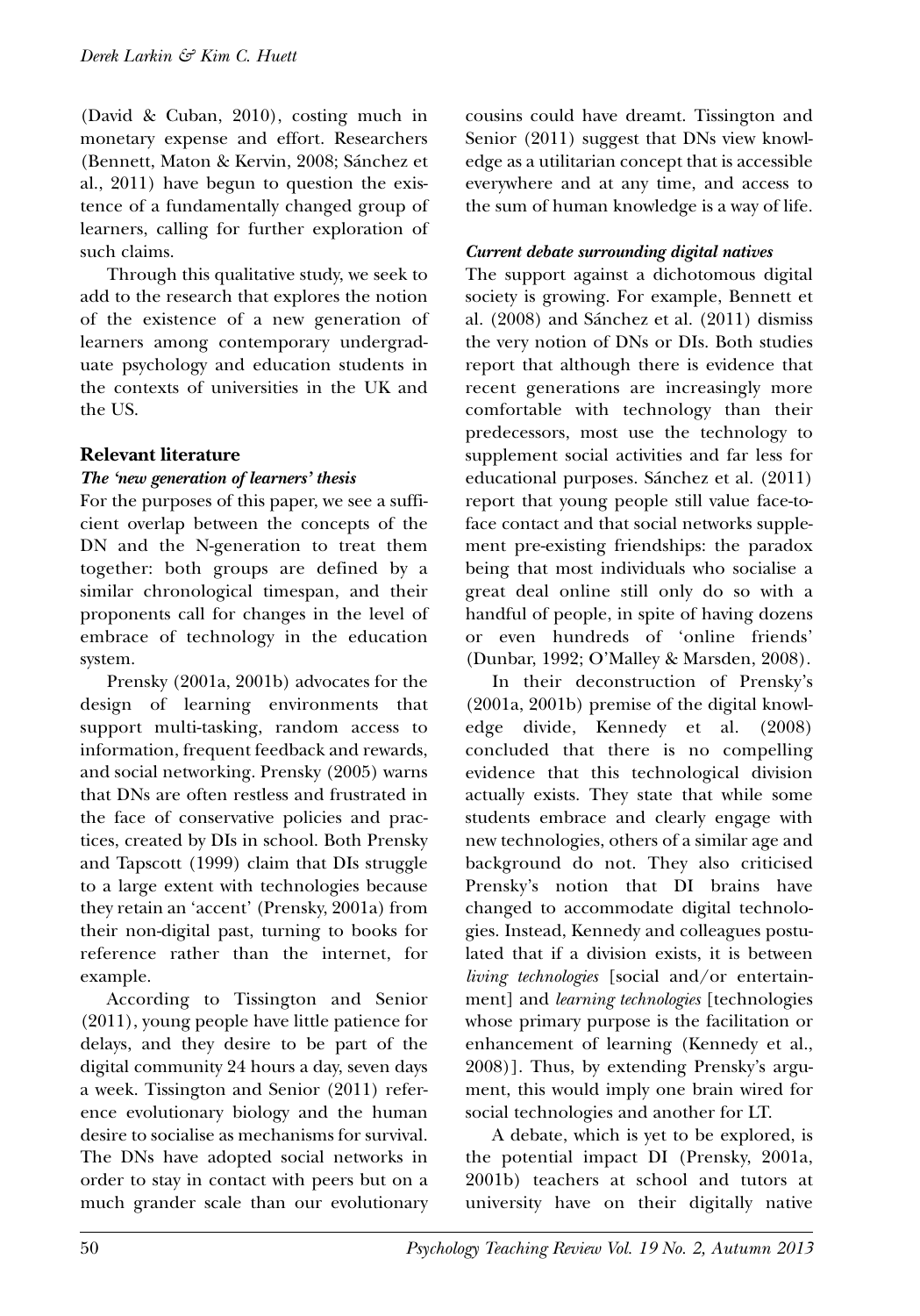students. According to Bennett et al. (2008), there is a moral panic among educators, in relation to the provision of technologies in the classroom and lecture theatre. Some even state that the classroom is woefully ill equipped to meet the emotional, intellectual and motivational needs of the DN (Prensky, 2001b; Tapscott, 1999). Jones et al. (2010) have made compelling arguments that changes in teaching practice in terms of pedagogy and assessment are absolutely fundamental if students are to reach their full potential in an academic arena.

#### *Consumers, not innovators*

Bennett et al. (2008) report that students tend to use technology in a different way to how Prensky and Tapscott suggest. Bennett et al. propose that although young people are familiar with technology, their use of it and skills are by no means uniform among their peers. Kennedy et al. (2008) found that students were reluctant to engage with some learning technology (LT). For example, they were happy to send text messages, but reticent to write blogs or to read RSS feeds. This would therefore suggest that although students have access to an increasingly wide range of technologies, their use of some technologies is far less common than some have argued.

#### *Expanding use of technology in higher education*

The push to use technology in higher education reaches beyond the computer labs and into the use of smart phones and tablets in lectures and seminars, but as Surry (2002) points out there can be a number of barriers to the introduction of educational technology in higher education. These barriers can include cost, the existing structure and having adequate support. One crucial barrier that Surry (2002) points out is 'learning', and he describes this as the need for technology to enhance the educational goals of the college or university. Surry (2002) breaks down the 'need' element still further by suggesting that technology is not an end point but a means for accomplishing

goals. These goals are pedagogic benefits, student tutor interaction, and serving the existing and new students in a cost effective way. It is possible that sometimes a gap is created between the drive to introduce learning technologies, and their ultimate effectiveness in the classroom or lecture hall.

#### *Purpose of the study*

In this study, we employed a qualitative methodology. The aims were to explore why and how two distinct groups of undergraduate students, in the UK and US contexts, elected to engage or disengage with LT, and to explore whether previous educational experience influenced engagement/disengagement with technology.

The UK university was chosen because it had a number of learning technologies available to all students, but the use of these technologies was not a compulsory element to the degree programme. Whereas in the US students were undertaking a specific module designed to be delivered entirely online, and students were obliged to use learning technologies that may have been unfamiliar to them. We acknowledge the potential confound of UK (optional) vs. US (compulsory) use of technology, and we were also mindful of cultural and geographical differences in the two populations, but these differences did not detract from the fact that both populations were digital natives, born after 1980, and share access to the depth of technological knowledge, and same degree of understanding or anxiety of technology. Further, we wanted to extend the discussion on whether young people are increasingly becoming consumers of technology rather than innovators and the potential impact that technology-reticent individuals have on future generations.

# **Method**

This qualitative study is an exploration of undergraduate student use and perception of LTs, which can be defined as technologies whose primary purpose is the facilitation or enhancement of learning (as opposed to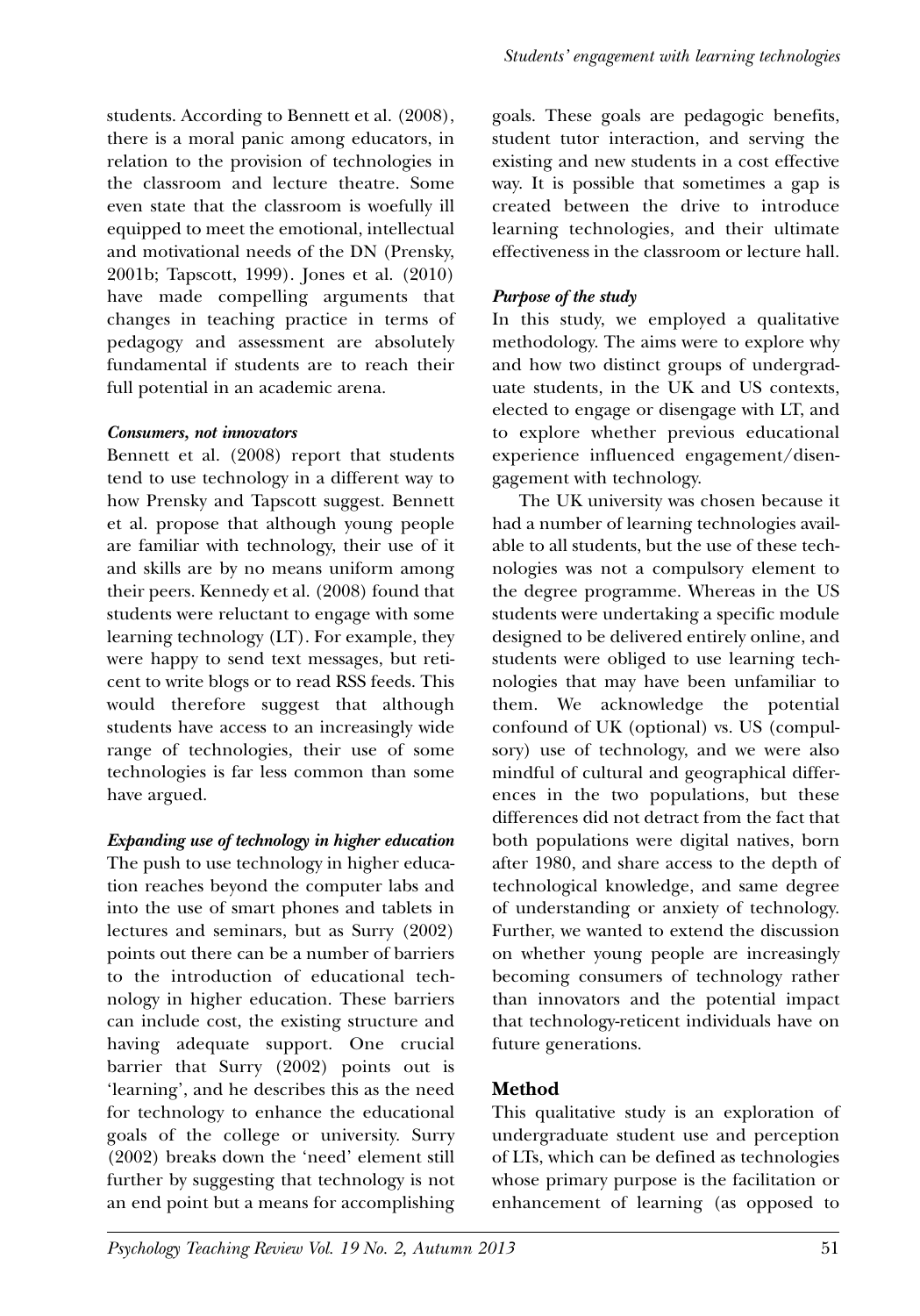supporting social or entertainment functions).

## *Participants and contexts*

Data were collected from two groups of students (see Table 1). The first group consisted of students in the UK who were encouraged (not required) to engage with a number of LTs whilst in their first year at university. The second group of students consisted of university students in the US who were required, as part of an online course, to interact and engage with a number of LTs. The researchers felt that the differences between the two groups of undergraduate students, with the first being allowed to choose to use or not use the available LTs and the second being required to use LTs, would provide a unique contrast and further insights into young adults' perceptions and employment of technologies.

Six first-year undergraduate psychology (BSc Honours) students at a Post-92 university in the UK volunteered (recruited via an email appeal, among first-year psychology students) to take part in this study (five females and one male; mean age of 20.66; range from 18 to 28). Volunteers were born after 1980 and were registered to the full-time psychology BSc (Honours) programme.

During their first year at university, students were given the opportunity to engage with a number of LTs, as part of their undergraduate course. Alongside the Black-Board virtual learning environment students had a dedicated website, smartphone applications (providing assessment details, staff contact information, and teaching material), a dedicated social network, and Facebook applications. These LTs were an adjunct to the normal technological provision within the degree programme, and although encouraged to use these tools, students were not penalised if they chose not to engage with them.

In addition, 26 undergraduate preservice teachers enrolled in a required educational technology course at a university in the US (16 females and 10 males; mean age of 22.38 years; range from 20 to 30 years). Students enrolled in the course in partial fulfilment of the bachelor's degree. All elements of the course, including course material and assessments, were communicated and submitted online. Volunteers were recruited via an email of appeal.

At first glance we appear to have chosen two very diverse populations to explore, as they differ in geographical location, culture, course of study, and some might argue language. However, Prensky and Tapscott stated that the only criteria to attaining an innate relationship with technology would be being born after 1980, and having access to technology, both our populations share these crucial, and overriding criteria. Studying young people who share the same geographical location, precisely the same cultural references and studying the same university course and mode of study would have compromised generalisability to a greater or lesser extent, and any findings would have suffered this understandable limitation.

# *Data collection*

The six UK students provided their responses to a series of open-ended questions designed to elicit a critical exploration of their learning experience with particular emphasis on technologies. The 30-minute semi-structured interviews were conducted individually over the space of two days, under the same conditions. Interviews were digitally recorded, transcribed, and anonymised (UK 1–6).

The 26 US online students provided their responses to the same series of open-ended questions as their UK counterparts, with additional prompts to elicit responses in the online environment (structured interview). Student responses were submitted two-thirds of the way through the semester as asynchronous video journals uploaded to a private space on YouTube. Videos were approximately 10 minutes in length, and they were transcribed, and anonymised (US 1–26).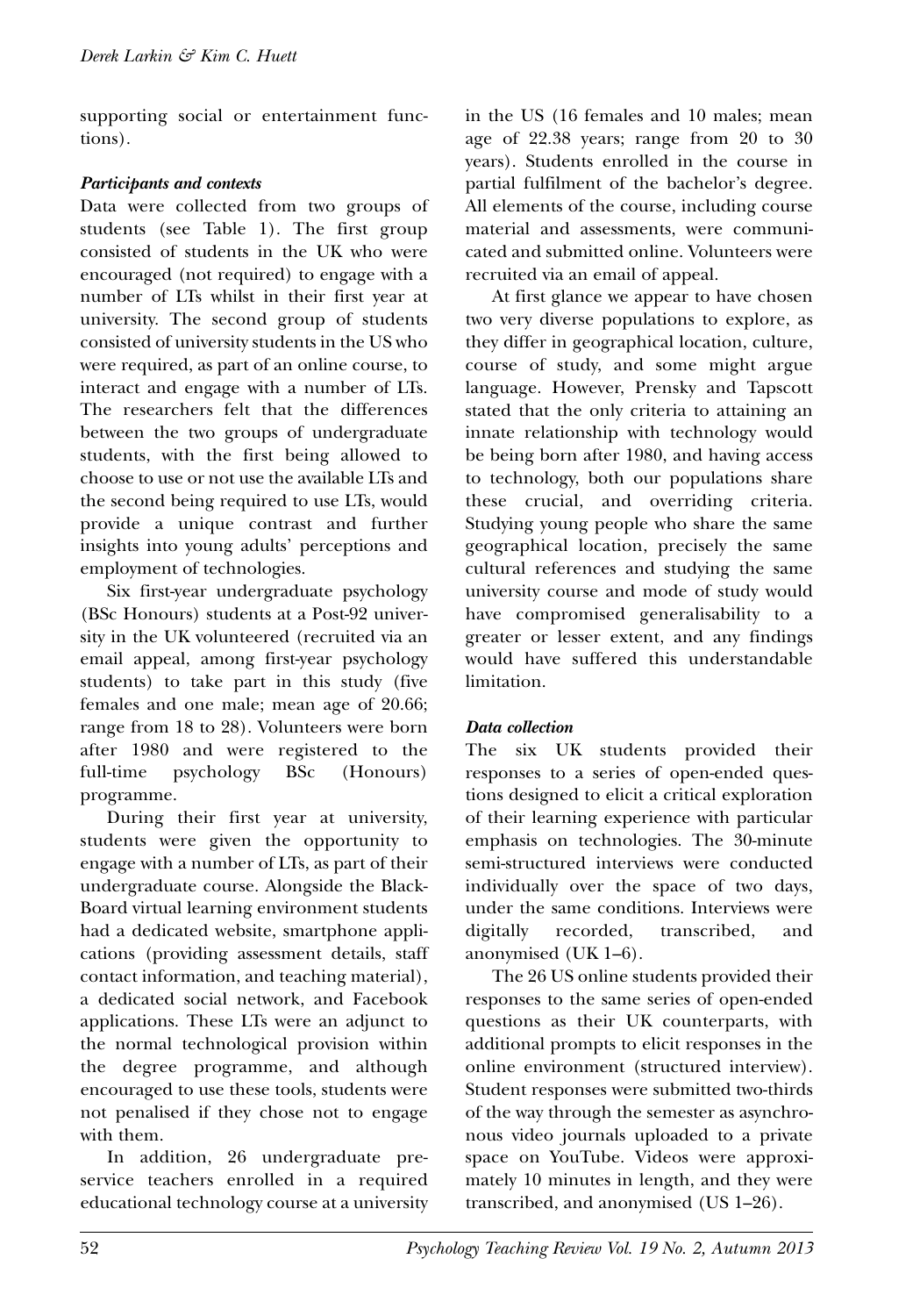|            | Country and ID | Degree topic              | Gender | Age |
|------------|----------------|---------------------------|--------|-----|
| Group 1:   | UK 1 *         | Psychology                | F      | 22  |
| Learning   | UK 2 *         | Psychology                | F      | 18  |
| Technology | UK 3 *         | Psychology                | M      | 19  |
| Use        | UK 4 *         | Psychology                | F      | 19  |
| Optional   | UK 5 *         | Psychology                | F      | 18  |
|            | UK 6 *         | Psychology                | F      | 28  |
| Group 2:   | US 1 *         | Early Childhood           | F      | 20  |
| Learning   | US 2 *         | Early Childhood           | F      | 20  |
| Technology | US 3 *         | Early Childhood           | F      | 20  |
| Use        | US 4 *         | History                   | M      | 20  |
| Required   | US 5 **        | <b>Special Education</b>  | F      | 21  |
|            | US 6 **        | Early Childhood           | F      | 21  |
|            | US 7 *         | Speech Language Pathology | F      | 21  |
|            | US 8 *         | Early Childhood           | F      | 21  |
|            | US 9 **        | Middle Grades - LASS      | M      | 21  |
|            | US 10 *        | <b>Special Education</b>  | F      | 21  |
|            | US 11 *        | Math                      | M      | 21  |
|            | US 12 §        | Early Childhood           | F      | 22  |
|            | US 13 *        | Biology                   | F      | 22  |
|            | US14 **        | Early Childhood           | F      | 22  |
|            | US 15 *        | Math                      | F      | 22  |
|            | US 16 *        | History                   | M      | 22  |
|            | US 17 *        | Speech Language Pathology | F      | 22  |
|            | US 18 *        | Middle Grades - MATH-SCI  | M      | 22  |
|            | US 19 *        | Early Childhood           | F      | 22  |
|            | US 20 *        | Early Childhood           | F      | 23  |
|            | US 21 *        | <b>Special Education</b>  | M      | 23  |
|            | US 22 *        | <b>Special Education</b>  | M      | 23  |
|            | US 23 *        | Early Childhood           | F      | 24  |
|            | US 14 $\pm$    | Math                      | M      | 27  |
|            | US 25 $\pm$    | PoliSci                   | M      | 29  |
|            | US 26 *        | Middle Grades - MATH-SS   | M      | 28  |

# **Table 1: Details of the student sample according to country and ID degree, gender and age.**

Race – Ethnicity: \* White – not of Hispanic, Latino, or Spanish origin, \*\* Black/African-American, § Asian, ± American Indian or Alaskan Native.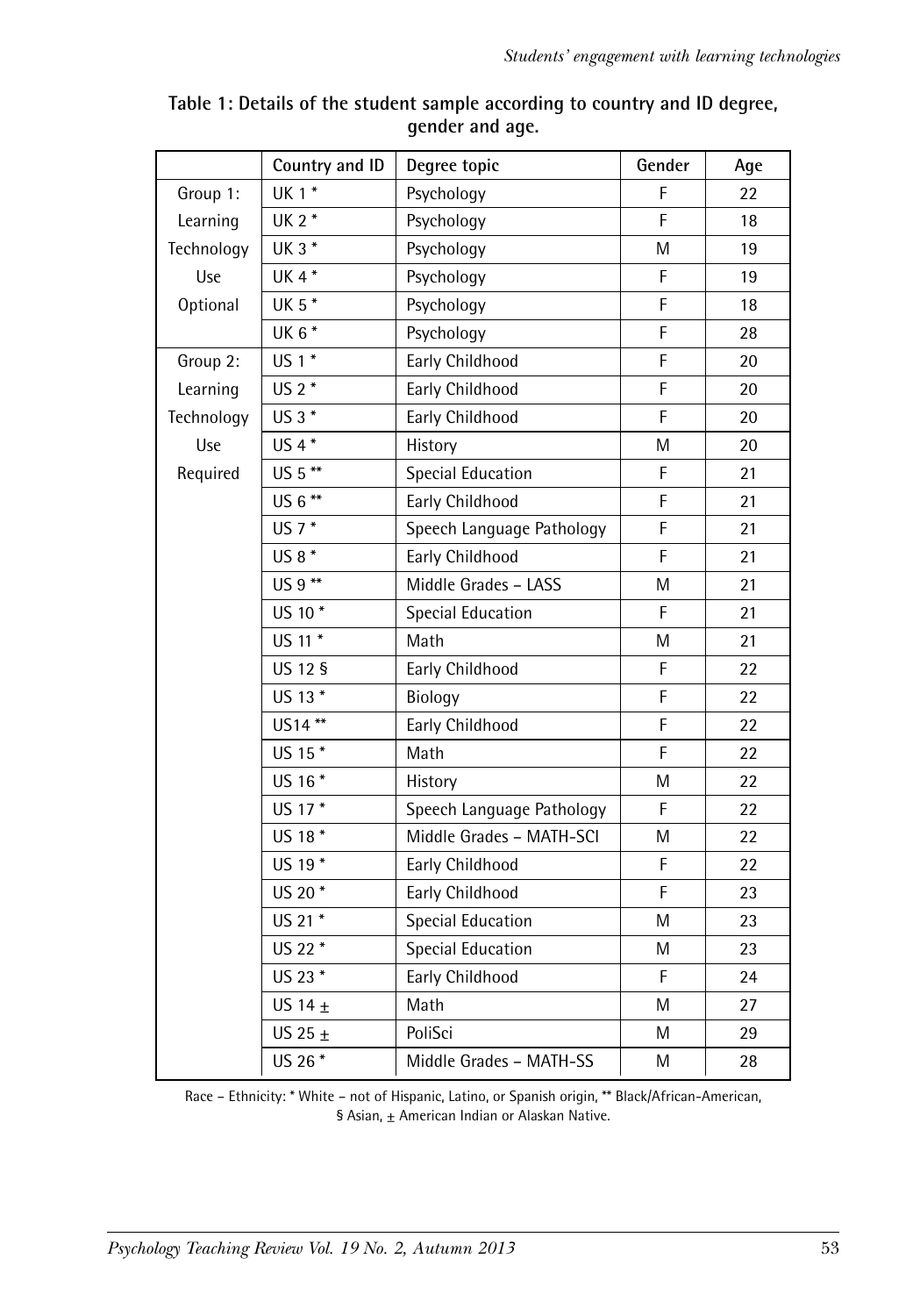#### *Use of different methods UK–US*

We exploited a number of different but related methodologies, namely face-to-face semi-structured interviews (UK participants), and structured recorded interviews (US participants). Within a semi-structured interview, which emphasises validity, the researcher tries to build a rapport with the respondent and the interview is like a conversation, the objective is to understand the respondent's point. This approach is generally the preferred method, depending on the research question. A structured interview emphasises reliability, and often uses larger samples sizes than semi-structured interviews because respondents answers can be directly compared, hence our decision to have a greater number of participants from the US. An important advantage over many other types of research methodologies is that interviews are extremely adaptive. We needed to adopt an adaptive approach for pragmatic reasons. The US students were geographically isolated from the researchers, due to the nature of their degree programme, and were unable to attend face-toface interviews. As we applied the criteria set out by Lincoln and Guba (1985) used to judge qualitative research (see below), we would argue that data from both populations has credibility, transferability, and dependability.

#### *Data analysis*

Data were analysed using thematic analysis, a method for identifying, analysing and reporting patterns or themes (Braun & Clarke, 2006). In thematic analysis, the task of the researcher is to identify a number of themes, which adequately reflect their textual data (Howitt & Cramer, 2007). In the current paper, we used inductive analysis, so that the themes were not fixed to a preexisting framework, but were data-driven (see Braun & Clarke, 2006). Lincoln and Guba (1985) outline a set of criteria that are typically employed to judge qualitative research – credibility, transferability, dependability. Credibility comes through the use of rich data and methodological and investigator triangulation. In the current research we used multiple qualitative analysts (both experimenters), and a third independent additional analytic auditor used to review data for discrepancies, overstatements and reporting errors. Transferability is generally described as the ability to extrapolate the findings to other situations. We used two seemingly diverse populations, who differ in a number of ways, for example, geography, culture and method of study, but share the same overriding relationship that all were born post-1980 and all have access to the very latest learning technologies; together these emphasise generalisability and transferability. Kirk and Miller (1986) state that dependability is equal to the term reliability used in quantitated research. The dependability of the research findings in this study was established by a transparent coding procedure and inter-coder verification. To ensure coding consistency, every coder used the same version of the scheme to code the raw interview data.

# **Findings and interpretation**

Through thematic analysis several higherorder dimensions were found. These included technical problems, functionality, prior experiences, and perceptions of use, each of which is discussed in more detail below.

#### *Technical problems*

According to Prensky (2001a, 2001b) and Tapscott (1999), those born after 1980 would have an innate understanding of technology simply because they were surrounded by it their entire lives, and even their brains would be wired in such a way as to enhance their understanding of technology. Contrary to these expectations, we found that many of our participants experienced a number of technical problems. For example, in relation to the dedicated social network, UK 1 stated, 'While I did sign up to blabberBOX, it took ages to sign up and then took ages to learn how to send messages. I thought this is just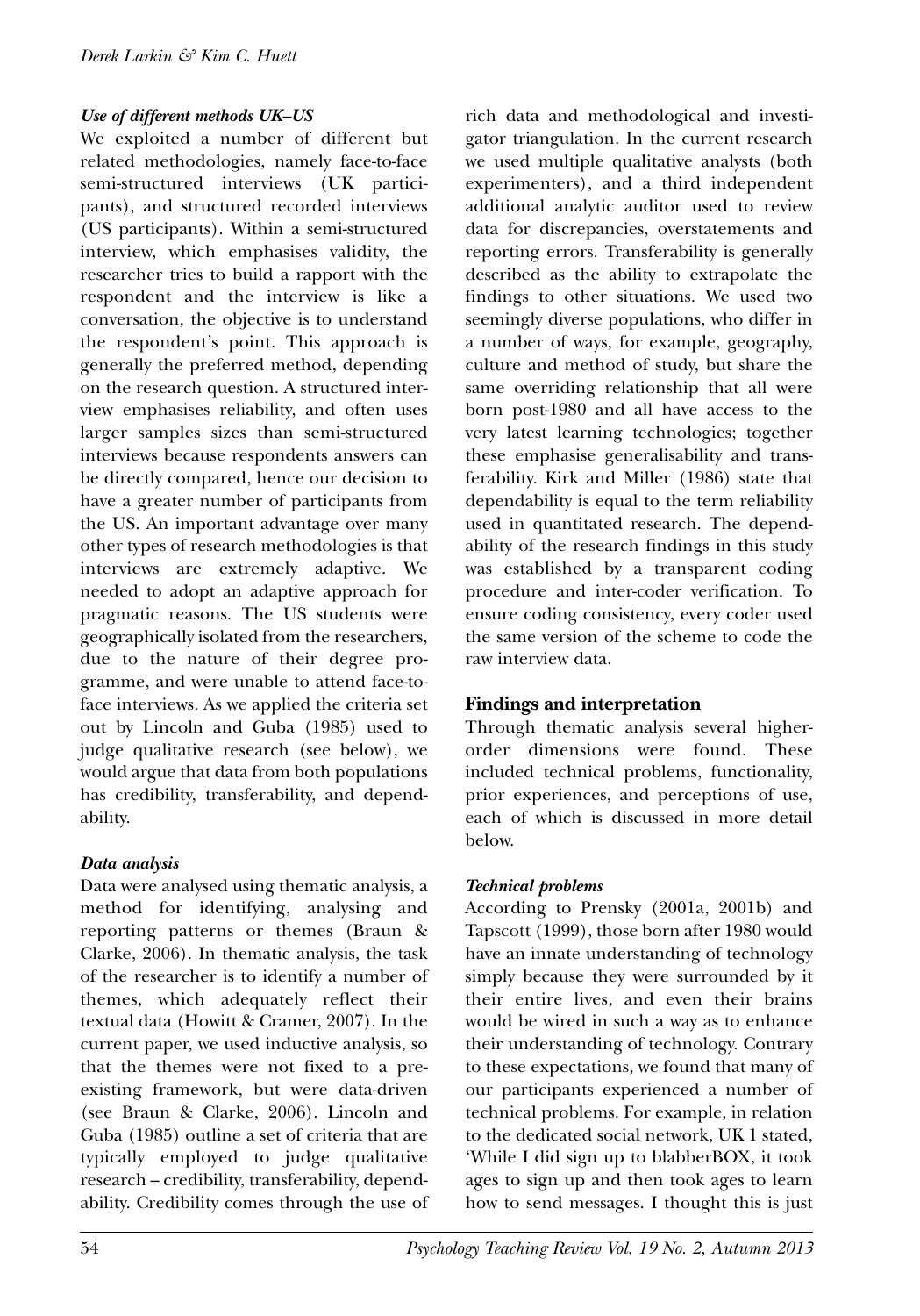too much,' and added '…it just got overwhelming for me, personally. It was just too much and I'm not a technophobe or anything. It was just too much to keep up with…'. UK 5 said, 'Technology is just not my thing. I just get so confused, I can click on a link, but apart from that, I'm lost', and UK 6 stated, '…I had real problems just accessing some of the apps. I just couldn't get it to upload or download or whatever it is.'

Many of the US participants also reported experiencing technical problems; US 9 stated that although he found the use of technology 'pretty easy,' he still had problems making an assignment video. He explained that it was 'time-consuming due to audio synchronisation issues.' This theme permeated many statements. Participant US 10 had tried 10 times to use the equipment to make the feedback video and reported she was 'tripping over technology' and that she had '…toyed with a number of audio settings and microphones…' before finally figuring out how to use the equipment. Participant US 1 states that although she knew how to browse the internet, 'the new technologies… were more difficult.'

It is clear from these statements that these young people struggled with the many practical aspects of technologies. Although many participants stated that they had no technical issues, the vast majority stated some sort of technical problem, particularly when setting up equipment. This evidence would cast doubt on the notion of a generation of individuals who find technology innate and intuitive.

# *Ease of use or functionality*

Alongside the notion that DNs have an innate understanding of how technologies works is the idea that they would have an explicit appreciation of how to operate the technology. Prensky (2005) states that young people are adopting new systems for communication including blogging, using wikis, and using search engines such as Google. He further postulates that DNs have no need to read instruction manuals to understand technology applications, and that in-service training is essentially useless.

We, however, found that in most cases, our participants struggled with the operation of technology. In spite of seeing the utility of Moviemaker and Audacity, US 1 remarked, 'using Moviemaker was pretty difficult, and Audacity I would not use again, because it was so difficult to use.' US 2 made a number of comments concerning how frustrating using the movie-making technology was and states that 'it took me over 10 hours to work it out… it was frustrating at first, but once I did figure it out, it was kind of good.' US 7 echoed these sentiments, saying 'it took over two hours to upload my digital movie to YouTube, which was frustrating when I had other things to do', conveying a reticence to engage in the multi-tasking Prensky would have predicted among a student of this generation.

US 7 states that she would probably not have used this technology if she had not been asked to do so in this course. She further stated, 'I am not a fan of online things. I would prefer to do things face-toface.' US 9 was not really engaging with the technology '…I'm struggling… bit fed up, really.' He also states that if it were not 'for this course, I would not use [technology].'

The UK participants mirrored many of these issues with functionality. For example, UK 3 said, '…I did try to download your iPhone app, but I couldn't find how to do it, so I gave up in the end.' UK 6 states that 'I do struggle with technology, [and] I much prefer face-to-face contact with my tutors.'

Overall, these data do not show young adults as being technologically savvy or in possession of innate abilities to use technology. In many instances, they show these individuals as being distinctly frustrated and wary of technology and reluctant to use it in their everyday life and in their future professional contexts.

# *Previous experience with technology*

Previous publications have suggested young adults will have an instant rapport with tech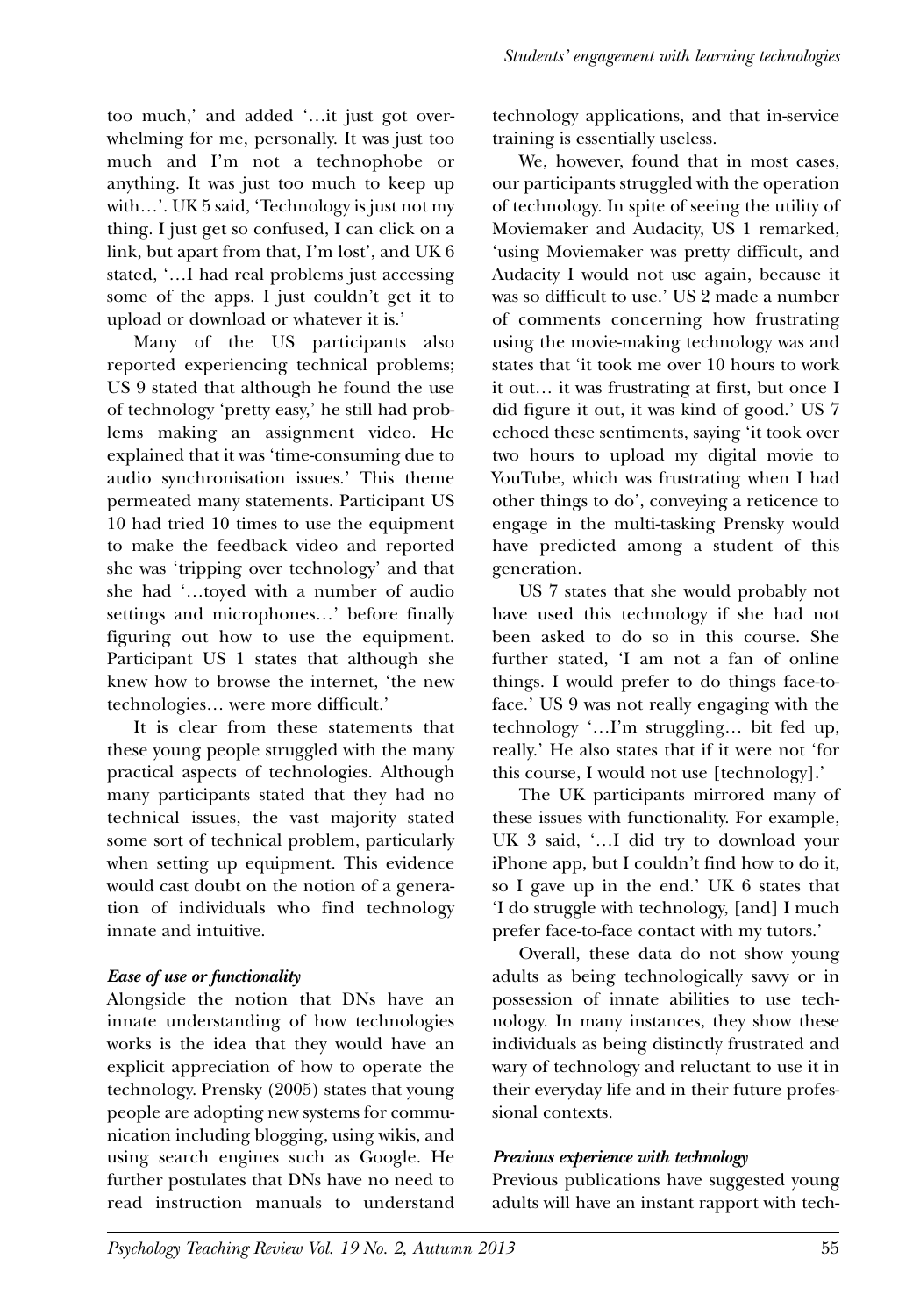nology, that there will be no need to read operating instructions, and there will be a tendency for them to look to technology to answer everyday questions. Contrary to these claims, many of our participants stated that they had trouble setting up and operating these technologies, and they stated a reticence to use the technologies in the future. A number of participants tried to use existing knowledge of technologies to map onto the new technologies that they were trying to use. UK 1 stated that she did not like the blabberBOX, because 'it was unlike Facebook' and if it had Facebook-type functionality they 'may have used it more often.' Another participant echoed this sentiment.

An interesting point is that many participants stated that they do not use technology in their everyday lives, but made reference to using mobile phones, iPods and computers on a daily basis. This could be evidence that some technologies are so ubiquitous and ingrained in everyday life that they are literally second nature. In this regard, Prensky and Tapscott are in a limited fashion vindicated, limited by the fact that participants make reference to social technologies and rarely mention LT. But this only goes to emphasise that individuals are increasingly becoming consumers of technology and increasingly less likely to be innovators.

# *Previous perceptions of technology in higher education*

A number of UK participants stated that their A-level tutors indicated LT would not be available in universities. UK 2 stated 'my A-level tutor said that I would need to handwrite all my assignments and that I would need to make extensive notes during lectures… [The tutors] made it sound like we would be given no help at all… the fact is this is not true: we have BlackBoard with all our lecture slides and notes, and we use computers with [Microsoft] Word to type our assignments.' UK 5 received a similar message from her A-level tutors: 'We were given every indication that we would not be given notes, or hand-outs, and that tutors were to be seen but not ever spoken to… in fact this is so not the case.' UK 2 states that because they were unprepared for the use of LT it was '…a bit off-putting. We suddenly had to learn all the new stuff, login to this and login to that. I've still not got my head around it.' UK 5 states that 'I really didn't expect that we would be using computers to analyse data; my A-level tutor said that everything would be done by hand.' UK 4 states the 'we all got the wrong message [from her A-level tutors]: they told us that A-level would be harder than university, and that the jump to university would be nothing… but it's been a huge jump.'

When asked about the technologies used in A-level teaching, all six participants stated that none were used, other than having access to the internet and handheld calculators.

Even though the US participants reiterated a similar message, the surprising message that many of the future teachers stated is that they are unlikely to use LT in their own classroom. Many question the usefulness or the ease of use of LT, while some question the place for LT in the classroom.

US 13 sums up many of the statements. 'LT are cool and everything, but I don't find them useful… if not required I would not use them… I don't have time to sit here and use this stuff… I'm unlikely to use it when teaching.'

# **Conclusion**

Prensky (2001a, 2001b) and Tapscott (1999, 2009) suggested that the new generation would innately possess unprecedented abilities with technology. The teachers of this new generation, said Prensky, were in danger of not being able to appropriately teach these students, due to issues of having an accent from the pre-digital age.

Calls for further research to explore the strength of the digital native/N-generation constructs have resulted in studies such as this that seek to deny or confirm the presence of a special generation of learners vis-avis technology.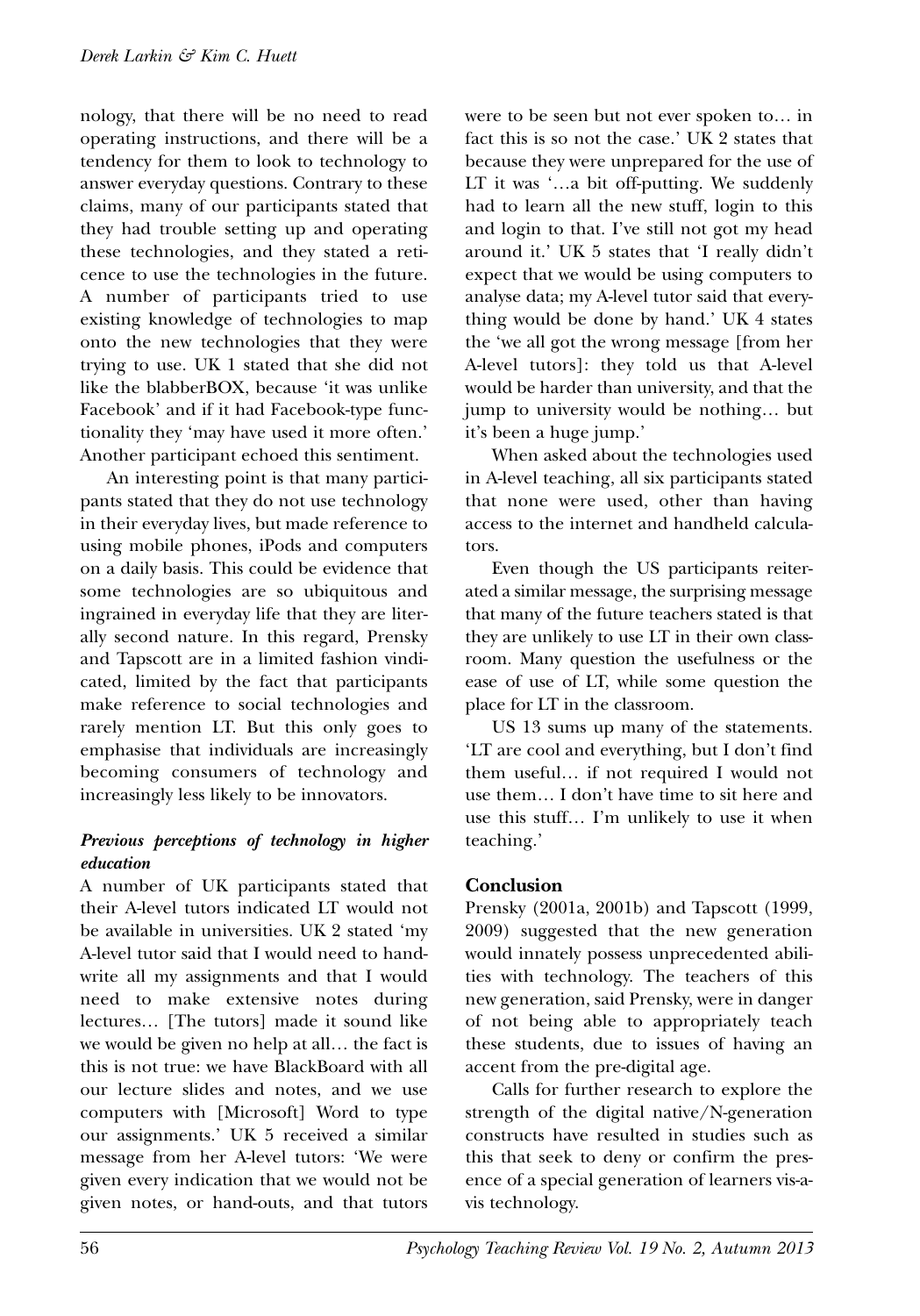What we found appears to cast doubt on the very notion that digital natives exist, not in the way the Prensky (2001a, 2001b) and Tapscott (1999, 2009) thought of them anyway, as an innately technologically knowledgeable generation. In contrast, however, we found that the digital natives appear to have an increased affinity with some technologies (e.g. Facebook, and smartphones, etc.), but their true skillset is limited, and they rarely turn to learning technologies. In essence we found that our participants were consumers of technology rather than innovators.

Our study would refute the notion of the existence of a generation of learners with uniform pro-technology qualities. Rather, our students in both the UK and US undergraduate context are experiencing a number of challenges and frustrations with the use of technology, often to the point of acknowledging that they will not likely continue using them beyond the course or programme. Technical problems are not viewed as fun challenges, but rather as obstacles and distractors from the course or programme. Students often feel they are 'tripping over technology.'

Several among the group of pre-service educators were reticent to embrace technology, and they indicated clearly that they would not be using it in their future K-12 classrooms. What does Prensky say to this? In the case of our study, these 'digital natives' demonstrate a low tolerance for technical challenge, and little in the way of technological fluency beyond the use of programmes such as Facebook.

In a recent TED Talk, Tapscott observed that the Net Generation has 'no fear of technology, because it's not there. It's like the air' (Tapscott, 2012). In light of our results, we may understand this to mean that easy-touse, hyper-intuitive programmes such as many mobile apps, Pinterest and Facebook are 'like the air': requiring little challenge for the user, they are easily taken in. But not all technology (and certainly not all important technology) is easy to take in like the air. Robotics programmes, multimedia presentation software, publishing software, and research software are just a few examples of technologies that will require greater commitment on the part of the user. To assume that because a person is younger they can easily use such programmes is folly on the part of organisations. People will continue to need time and resources such as professional development to improve their knowledge and skills.

Even young people who were born after 1980 have not been truly immersed in technology particularly in the classroom right from their very first day, as a consequence of cost, because their teachers, as we have reported, were sceptical of technology and its usefulness in an educational setting, and because educational technology was in its infancy in the 1980s. It would be of great interest to revisit this research once again after a cohort of students (young potential educators) has passed through the educational system who have seen the use of educational technology right from their very first days in reception classes aged 3 or 4. It is possible that these true 'digital citizens' will have a much different approach to using educational technologies in the classroom.\*

Much of the language and logic of both Prensky and Tapscott's message (e.g. digital native, digital immigrant, Net-generation, digital divide, etc.) has entered the vernacular of education. While the premise of the digital natives, for example, may hold a kind of common sense appeal, it is important that we examine the claims given for educational reforms. The more confidence we have in the merit of a given reform idea, based on evidence, the more likely we are to make realistic, positive change.

\*Thanks must go to an anonymous reviewer for raising these points.